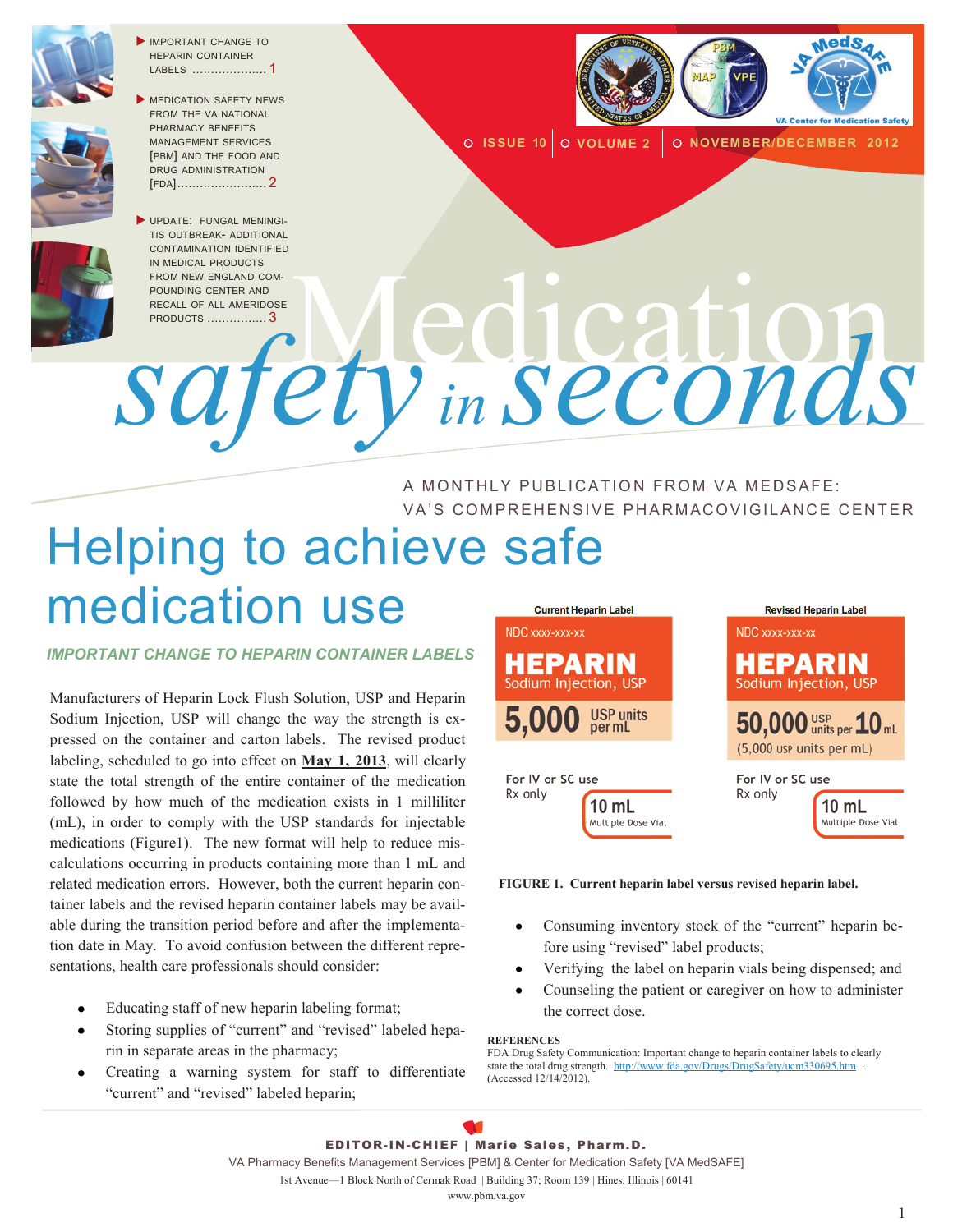# NEWS YOU CAN USE

*FROM THE VA NATIONAL PBM: BULLETINS, COMMUNICATIONS, & RECALLS* 

- Dabigatran (Pradaxa®) and Packaging Error Recall Due to Possible Compromise in Product Quality 11-09-2012 [National PBM](http://www.pbm.va.gov/vamedsafe/nationalpbmcommunication/DabigatranPackagingErrorRecall110912.pdf)  [Communication](http://www.pbm.va.gov/vamedsafe/nationalpbmcommunication/DabigatranPackagingErrorRecall110912.pdf)
- Ameridose Recall of All Unexpired Product Line 11-01-2012 [National PBM Communication](http://www.pbm.va.gov/vamedsafe/nationalpbmcommunication/AmeridoseRecallofAllUnexpiredProductLine.pdf)

# NEWS YOU CAN USE

*FROM THE FOOD AND DRUG ADMINISTRATION (FDA)*

## *SMOKING CESSATION*

#### [Safety review update of Chantix \(varenicline\) and risk of cardiovascular adverse events](http://www.fda.gov/Drugs/DrugSafety/ucm330367.htm)

#### 12/12/2012 **\*\*\*UPDATE FROM 07/22/2011\*\*\***

FDA first alerted the public of a possible increase in cardiovascular (CV) adverse effects associated with varenicline (Chantix®) in June 2011, and required the manufacturer to further investigate the CV safety of varenicline (Chantix®) via a meta-analysis, which included data from 7,002 patients (4,190 varenicline [Chantix®] and 2,812 placebo) enrolled in 15 Pfizer-sponsored, randomized, double-blind, placebo-controlled clinical trials of ≥12 weeks treatment duration. CV outcomes evaluated include major adverse CV events such as CVrelated death, nonfatal myocardial infarction, and nonfatal stroke. Results showed:

- a low incidence of major adverse CV events occurring within 30 days of treatment discontinuation (varenicline [Chantix®] 0.31% [13/4190] vs. placebo 0.21% [6/2812]);
- exposure to varenicline (Chantix®) yielding an adjusted hazard ratio of major adverse CV events of 1.95 (95% confidence interval: 0.79, 4.82), based on at least one major adverse CV event reported per trial;
- an estimated increase of 6.3 major adverse CV events per 1,000 patient-years of exposure (95% confidence interval: -2.40, 15.10); and
- a lower (but not statistically significant) incidence of cardiovascular mortality (varenicline [Chantix®] 0.05% [2/4190] vs. placebo 0.07% [2/2812]) and all-cause mortality (varenicline [Chantix®] 0.14% [6/4190] vs. placebo 0.25% [7/2812]) in the varenicline (Chantix®) group compared to the placebo group.

Revised product labeling now includes these findings in the *Warnings and Precautions* section. Healthcare professionals should continue to weigh the potential benefits of varenicline (Chantix®) against its potential risks when contemplating use in patients with CV disease.

### *CARDIOLOGY*

[Update on the risk for serious bleeding events with the anticoagulant Pradaxa](http://www.fda.gov/Drugs/DrugSafety/ucm326580.htm)

### 11/02/2012

Due to numerous post-marketing reports of bleeding associated with dabigatran (Pradaxa®) submitted to FDA's Adverse Events Reporting System (AERS) database, FDA assessed the actual rates of gastrointestinal and intracranial hemorrhage using health insurance claims and administrative data to compare certain bleeding events in patients receiving dabigatran (Pradaxa®) or warfarin for the first time. Results showed that the incidence rates of intracranial and gastrointestinal hemorrhage for new users of dabigatran (Pradaxa®) do not appear higher than the rates for the same types of bleeding for new users of warfarin. As such, FDA's recommendations regarding dabigatran (Pradaxa®) remain the same. Healthcare professionals who prescribe dabigatran (Pradaxa®) should continue to carefully follow the dosing recommendations in the drug label to minimize the risk of bleeding, especially for patients with renal impairment, since dabigatran (Pradaxa®) undergoes elimination via the kidneys. As part of its ongoing safety review of dabigatran (Pradaxa®), FDA continues to monitor and assess post-market reports for evidence of inappropriate dosing, use of interacting drugs, and other clinical factors that might lead to a bleeding event. VA also continues to monitor for any side effects reported to the VA Adverse Drug Event Reporting System (VA ADERS) associated with dabigatran (Pradaxa®) use across the system.

### *OVER-THE-COUNTER PRODUCTS*

[Serious adverse events from accidental ingestion by children of over-the-counter eye drops and nasal sprays](http://www.fda.gov/Drugs/DrugSafety/ucm325257.htm)

### 10/25/2012

Cases of accidental ingestion of over-the-counter redness-relief eye drops or nasal decongestant sprays containing tetrahydrozoline, oxymetazoline, or naphazoline in young children have resulted in serious adverse events. Out of 96 cases of accidental ingestion of these products by young children (ranging in age from 1 month to 5 years) reported to the FDA between 1985 and October 2012, 53 resulted in hospitalization due to symptoms including nausea, vomiting, lethargy, tachycardia, decreased respiration, bradycardia, hypotension, hypertension, sedation, somnolence, mydriasis, stupor, hypothermia, drooling, and coma. No deaths were reported. This has prompted the U.S. Consumer Product Safety Commission (CPSC) to propose a ruling that requires child-resistant packaging for redness-relief eye drops and nasal decongestant sprays.